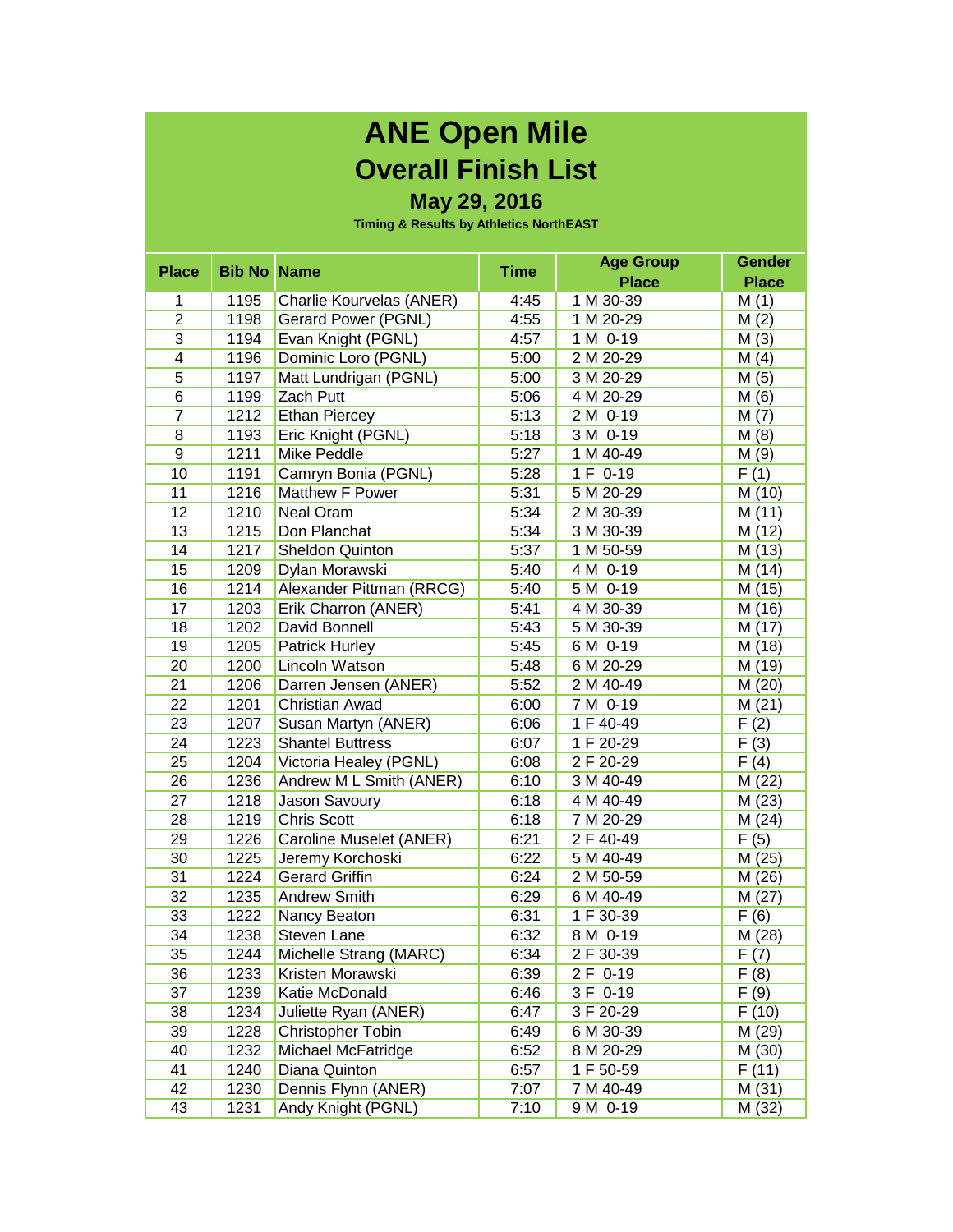## **ANE Open Mile Overall Finish List**

## **May 29, 2016**

**Timing & Results by Athletics NorthEAST**

| <b>Place</b> | <b>Bib No Name</b> |                        | Time  | <b>Age Group</b><br><b>Place</b> | <b>Gender</b><br><b>Place</b> |
|--------------|--------------------|------------------------|-------|----------------------------------|-------------------------------|
| 44           | 1246               | Megan Dillon           | 7:17  | 4 F 0-19                         | F (12)                        |
| 45           | 1221               | <b>Andrew Awad</b>     | 7:48  | 10 M 0-19                        | M (33)                        |
| 46           | 1242               | <b>Tanya Russell</b>   | 7:49  | 3 F 30-39                        | F(13)                         |
| 47           | 1249               | <b>Amelia Quinton</b>  | 8:03  | 5 F 0-19                         | F(14)                         |
| 48           | 1245               | Anton Buckley          | 8:09  | 11 M 0-19                        | M (34)                        |
| 49           | 1247               | Susan Flanagan (ANER)  | 8:09  | 3 F 40-49                        | F(15)                         |
| 50           | 1257               | Alex Fitzgerald        | 8:17  | 6 F 0-19                         | F(16)                         |
| 51           | 1256               | Will Fitzgerald        | 8:20  | 7 M 30-39                        | M (35)                        |
| 52           | 1229               | Caitriona Bonia (PGNL) | 8:56  | 7 F 0-19                         | F(17)                         |
| 53           | 1250               | <b>William Quinton</b> | 9:07  | 12 M 0-19                        | M (36)                        |
| 54           | 1268               | <b>Wesley Sheppard</b> | 10:05 | 13 M 0-19                        | M (37)                        |
| 55           | 1262               | Aidan Roul             | 10:10 | 14 M 0-19                        | M (38)                        |
| 56           | 1264               | <b>Katie Roul</b>      | 10:15 | 8 F 0-19                         | F(18)                         |
| 57           | 1263               | Derrick Roul (ANER)    | 10:15 | 8 M 40-49                        | M (39)                        |
| 58           | 1267               | <b>Tanner Savoury</b>  | 10:39 | 15 M 0-19                        | M (40)                        |
| 59           | 1266               | Jayden Savoury         | 11:08 | 16 M 0-19                        | M (41)                        |
| 60           | 1265               | Carleigh Savoury       | 11:57 | 9 F 0-19                         | F(19)                         |
| 61           | 1255               | Megan Dyck             | 11:57 | 4 F 30-39                        | F(20)                         |